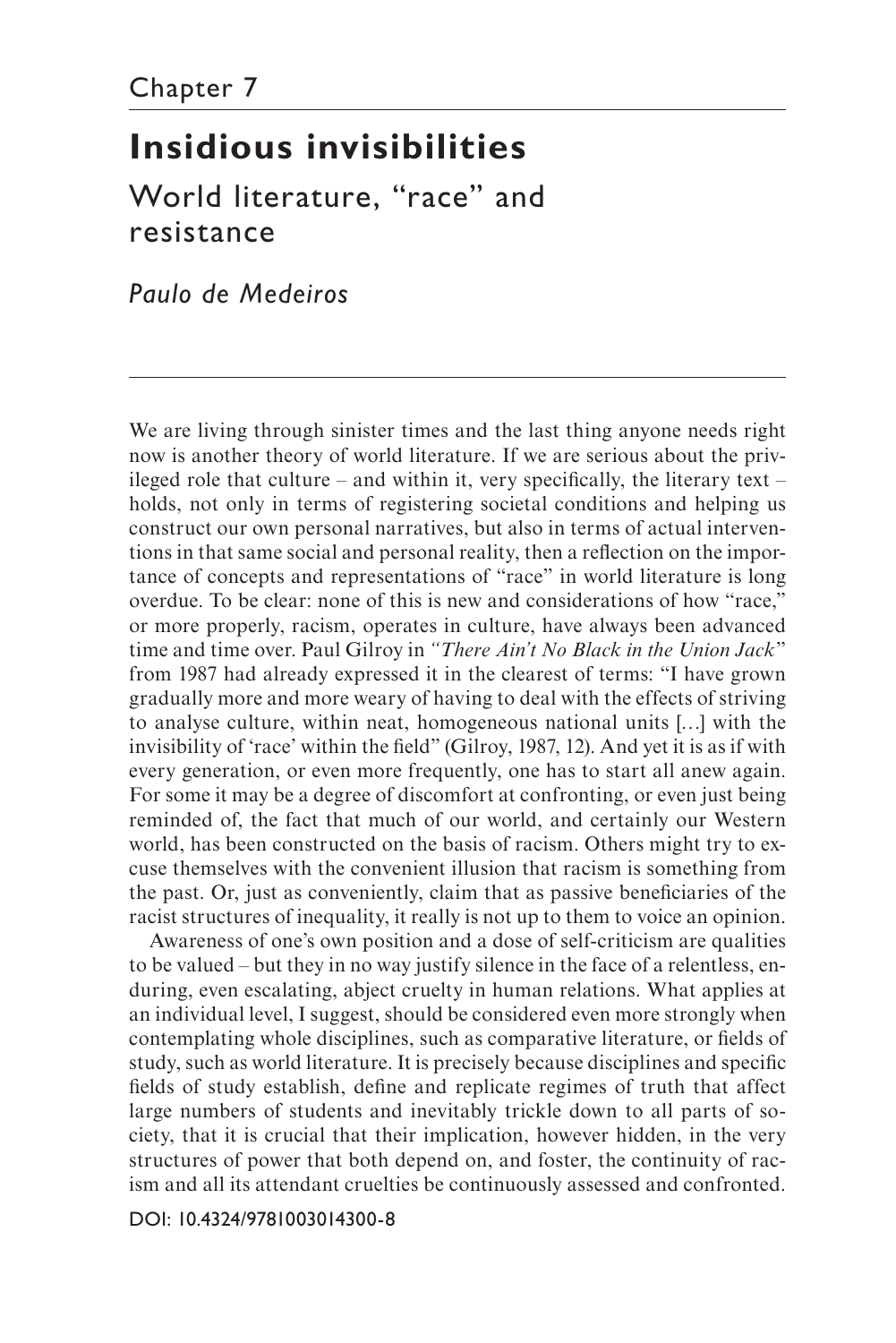Considering how comparative literature as well as Postcolonial Studies and the current infection of both often labelled as "World Literature," were established under the premises of a reaction to the devastation of World War II, and the in the aftermath of the Age of Empire, in the name of a certain enlightened cosmopolitanism, more of a reason to insist on analysing how "race," for the most part, has been absent from the discourse of world literature. In what follows, my aim is to sketch some preliminary steps that might enable us to move towards a reconfiguration of the field away from what I consider to be a kind of persistent absence of refection on how "race" cannot be disassociated from gender and class when considering literary and other cultural artefacts and how to persist doing so, especially now, not only constitutes a dangerous ignoring of reality but undermines the very grounds from which the feld of study we call world literature would draw its epistemological legitimacy.

### **The persistence of absence**

Even as everyone *knows* – and those who would deny it, know it perhaps even more profoundly – that "race" does not exist except as an abstraction with a specific historical development, and a clear purpose in the subjugation and near annihilation of millions and millions of people, it still goes on structuring our societies and killing people daily. Arguably, a decade ago it might have seemed possible not only to envision a future where "race" would not matter, but to believe that such a stage, although far from complete, had already started. Obviously, important gains have been made. However, as more recent events show, any jubilation around a supposed post-racial era was not only premature but possibly a form of wilful selfdeception as well.

The term "post-racial" itself predates the election of Barack Obama as the 44th President of the United States in 2009. The earliest of four examples given by the *Oxford English Dictionary* dates back to 5 October 1971 in an article from the *New York Times*, whereas the frst instance in Europe appears to be in an article by Gary Younge in *The Guardian* on 22 May 1997. Younge was cautiously optimistic, noting that the slight increase in the number of relationships across different ethnic groups to some observers would "herald [t]he dawning of a new post-racial era," while not failing to observe that for others, especially in the Black community, such a development primarily signifed "a threat to the future of their cultural heritage as Britain's ethnic minorities become increasingly submerged into white society leaving future generations with little idea of the identities of their forebears" (Younge, 1997, 2). If Obama's election represented real hope that change might be possible, the backlash against his victory – which started immediately and intensifed to the measure that is well-known – was equally telling, with the spilling over of white supremacist views from the confnes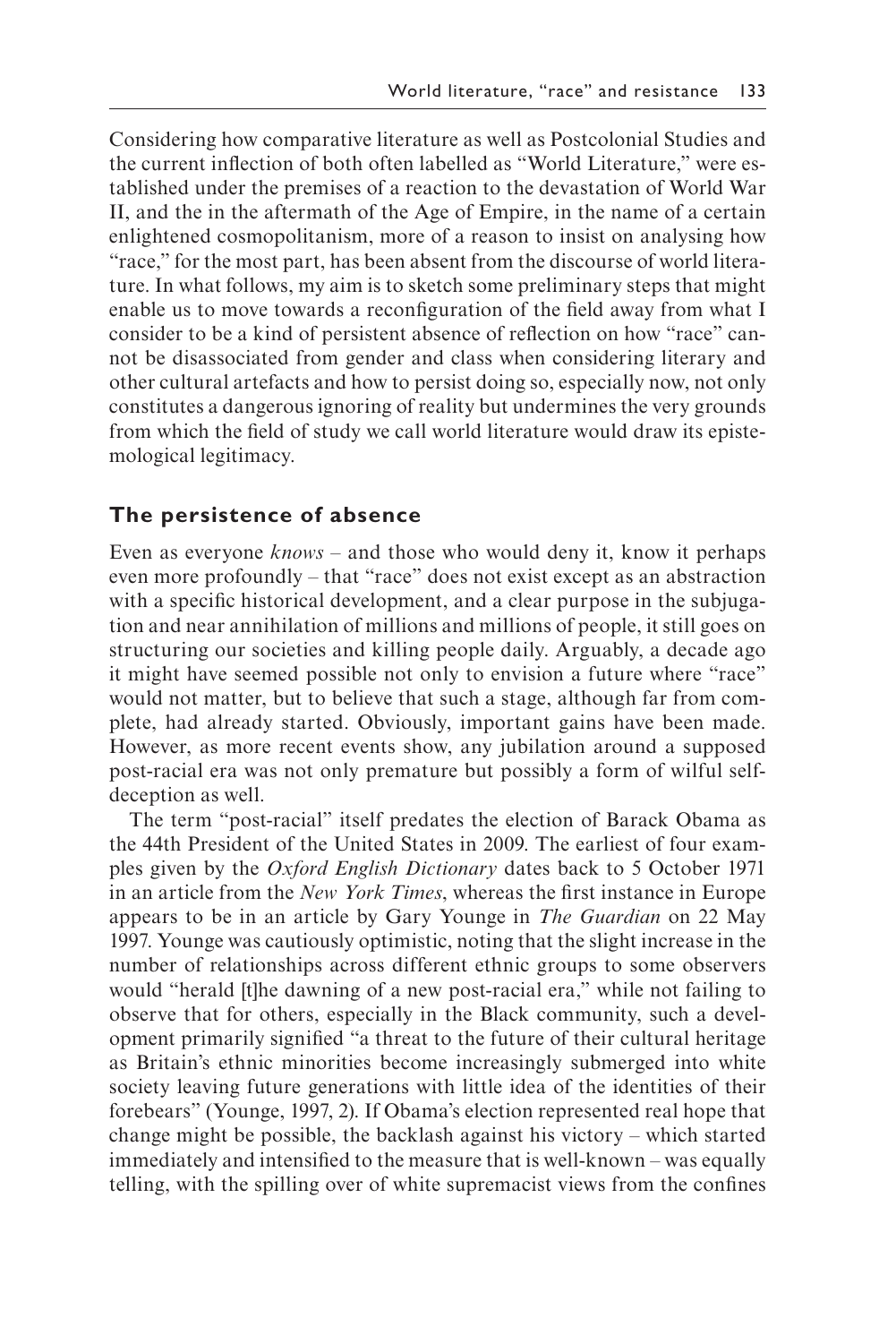of a radical far-right fringe to more socially accepted venues and the deliberate ambiguity spread by Obama's successor in the White House.

At the beginning of his Tanner Lectures on Human Values in 2014, Paul Gilroy exposed as lucidly as is possible the need to consider racism even if it might have been deemed an obsolete category:

However unfashionable it has now become, studying racial hierarchy and inequality provides a valuable means to extend those inquiries, to locate the edges of the human: blunt and sharp. And that, in turn, means refusing to run away from the idea of race and the forms of systematic knowledge it has enabled, but rather embracing and exploring them as an opportunity to know ourselves and our precious world better.

(Gilroy, 2014, 22)

Violent, even deadly, racist incidents and clashes have been by no means confned to the USA. In Europe, xenophobia has been constantly escalating and no one country is immune. As such, the hope that seemed to be borne by the very temporal designation of 'post'-racial with its implication that racism had somehow been left behind, has long given place to a sober assessment of reality and the persistent and unabated systemic nature of racism in either Europe or the USA, to mention just these two geographical areas. As David Theo Goldberg puts it in the conclusion to *Are We All Postracial Yet?*: 'Postraciality [...] rather than expressing the end of racism, conceals within its conceptual erasure of race the driving mode of contemporary racist articulation' (Goldberg, 2015, 152). I would like to borrow Goldberg's observation on the 'conceptual erasure of race' as 'the driving mode of contemporary racist articulation' to refer to a similar erasure of 'race' in the discourse of World Literature. By now there is ample scholarship on the representation of 'race' in Western literature. Yet, this tends still to be done strictly within national boundaries, and more often than not, with a clear focus on the United States. And even then, one could say that individual studies do not flter down to a reconceptualization of the established canon. As Toni Morrison maintained in her Tanner Lecture at the University of Michigan in 1988, from the three tasks she set out to literary studies, one was the examination and reinterpretation of the American canon, the founding nineteenth-century works, for the "unspeakable things unspoken"; for the ways in which the presence of Afro-Americans has shaped the choices, the language, the structure – the meaning of so much American literature (Morrison, 1988, 135–136).

Looking at the most salient studies of world literature that have been published in the last two decades or so, shows how absent the category of "race" is from the discipline's eye. Even though the terms "race" and "racism" are occasionally deployed, there is hardly ever any consideration of them and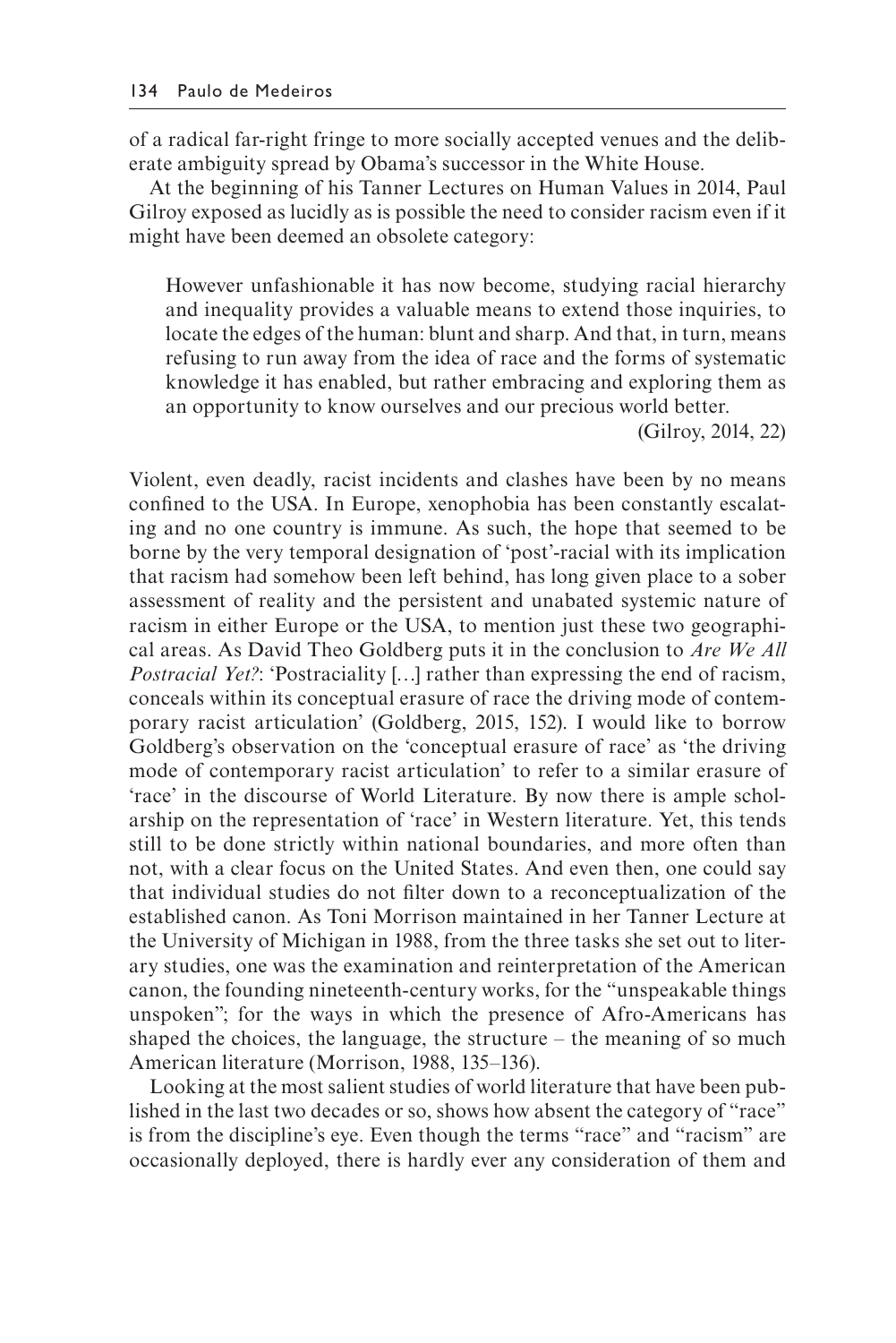what they mean. For instance, in his seminal set of essays, "Conjectures on World Literature" (2000) and "More Conjectures" (2003), Franco Moretti, though clearly not unaware of racial issues, hardly ever touches on them, even though he pioneers a refection on world literature in connection with Immanuel Wallerstein's (2004) World-Systems Theory and does refect on the relation of African and European novels. Perhaps not surprisingly, there is still something like a disconnect between the theoretical premises expounded, with their sharp emphasis of the troubled relations between core, periphery and semi-periphery, and more traditional views on a supposed European developmental primacy in relation to the world. Or perhaps it is just that Moretti was right in pointing to a problem, even if he remained still attached to traditional premises of infuence and a hierarchical notion of literary relations. That at least is how I read, at a distance of 20 years, his reference to various cases drawn from South American and African literatures and especially his reference to various noted scholars and critics of the various national literatures involved. However, that is not the point I would like to make. What strikes me most, beyond the importance Moretti's essays had in furthering a renewal and changing the infection of studies in world literature, is rather the fact that "race" remains halfsubmerged in the entire discussion. It is there but hidden, under the surface of "distant reading" as it were. And in that Moretti's essay is symptomatic of a wider condition.

Consider what many regard as the key text in restarting world literature as a contemporary feld of study, David Damrosch's *What Is World Literature*? (2003). It is an impressive, elegantly crafted achievement, that calls out for a transformation of literary studies away from rigid national or even continental compartmentalisations. In that, Damrosch draws on established comparatist practices. The way in which his analysis moves, seemingly effortlessly, between ancient texts and contemporary ones, written in quite a few different languages, and across the continents, did set up a diffcult model to follow beyond whatever criticism one may rightly have concerning his schematic, tripartite defnition of what would constitute world literature. Yet, here too "race" almost does not get a mention at all, and when it is allowed to come to the fore than it is within citations, from either Rigoberta Menchú's much discussed and celebrated, though polemic, autobiography, *I, Rigoberta Menchú, An Indian Woman in Guatemala* (1984), or as a citation within a citation, from an article on Menchú and the controversy her book raised, by Peter Canby (1999), who cites Guatemalan historian Arturo Taracena. Again, like with Moretti, "race" and racism are there and yet also not there. Readers of Moretti and Damrosch seeking ways to conceptualise the feld of world literature will fnd much that is complementary. However, any idea that "race" would be a key element – or even just one of the aspects that merits serious consideration – would not be one of them.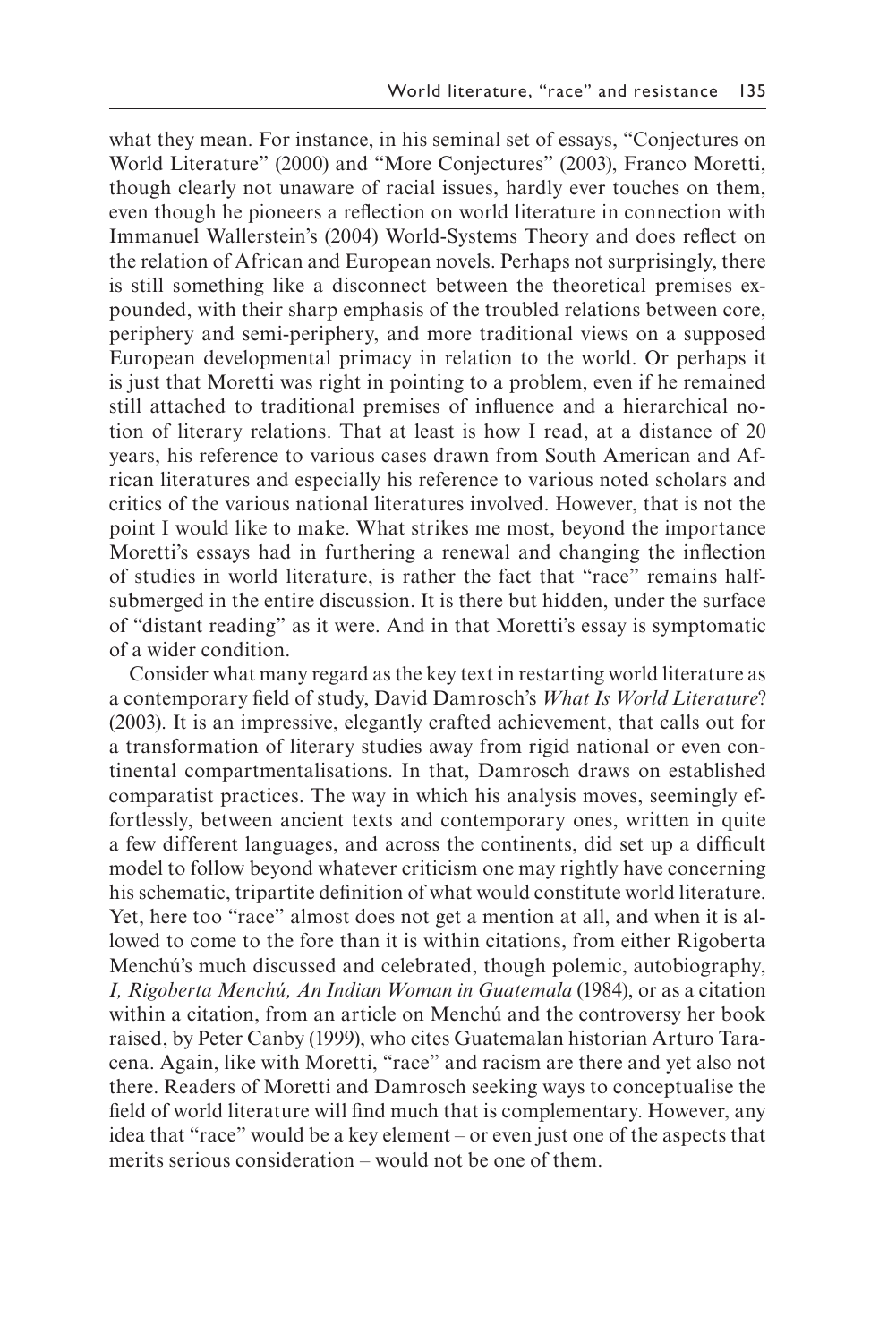In 2009, Damrosch published a volume, now in its second edition (2018), which had a clear pedagogical remit – *How To Read World Literature*. "Organised" as Damrosch explains, "around a set of skills" needed "to read world literature with understanding and enjoyment" (Damrosch 2009, 4). the book includes a chapter dedicated to "Going Abroad" (interestingly retitled "Writing Empire" in the second edition). In it Damrosch considers Joseph Conrad's *Heart of Darkness* (1899) and clearly unfolds for the reader some of the complex issues surrounding that key text:

Do we see Africa, or do we only see Marlow's hallucination of a dark night of the soul, projected outward? Do we see the essential corruption of European imperialism, or more ambivalently the failings of an imperialism gone wrong, or are we being shown a primitivism so unrestrained and unredeemable that Conrad reinforces the racist basis of imperialism even as he criticizes it?

(Damrosch, 2009, 100)

It might seem that here, at least, we have a clear exposure of the implications of "race" in a canonical text by an infuential critic. Further, Damrosch proceeds to introduce Chinua Achebe and quotes from his ground-breaking lecture, *An Image of Africa* (1977), at the University of Massachusetts in 1975, which exposed and denounced the racism inherent in Conrad's text. This is clearly important and, in some way, does move from the submersion of "race" in *What Is World Literature?* And yet, one should not have too high expectations. True, Damrosch recognises the signifcance of racism in Word Literature – Conrad's text was, and remains, highly canonical – and by citing directly from Achebe's seminal essay, he does start to move towards not only recognising the controversial nature of Conrad's text but also allowing an African, in this case, Achebe's, voice to be heard. Of course, since the initial publication of *All Things Fall Apart* in 1958, Achebe had long since stopped being just any writer. His prominence had been steadily rising – and continues to do so up to the present, (Celebrating the 60th anniversary of Things Fall Apart, 2020)with Penguin claiming on its blog, *The Perch* (2018), 20 million copies sold and President Obama writing on his Facebook page: "[a] true classic of world literature […]. A masterpiece that has inspired generations of writers in Nigeria, across Africa, and around the world" (Obama, 2018). Damrosch, however, does not present a reading of Achebe's novel beyond some feeting praise. Outside of world literature proper but in a closely related feld, that of criticism (or meta-criticism to stay close to that particular discussion), the recent essay by Paul Fry (2020) and the response it drew from Virginia Jackson serve to show how these issues are by no means confned to world literature. Jackson's essay, in particular, not only engages with Fry's claims concerning what he sees as the various advantages and disadvantages of contemporary criticism (or what might have been termed "theory" at a different conjunction) but goes beyond and actually demonstrates what I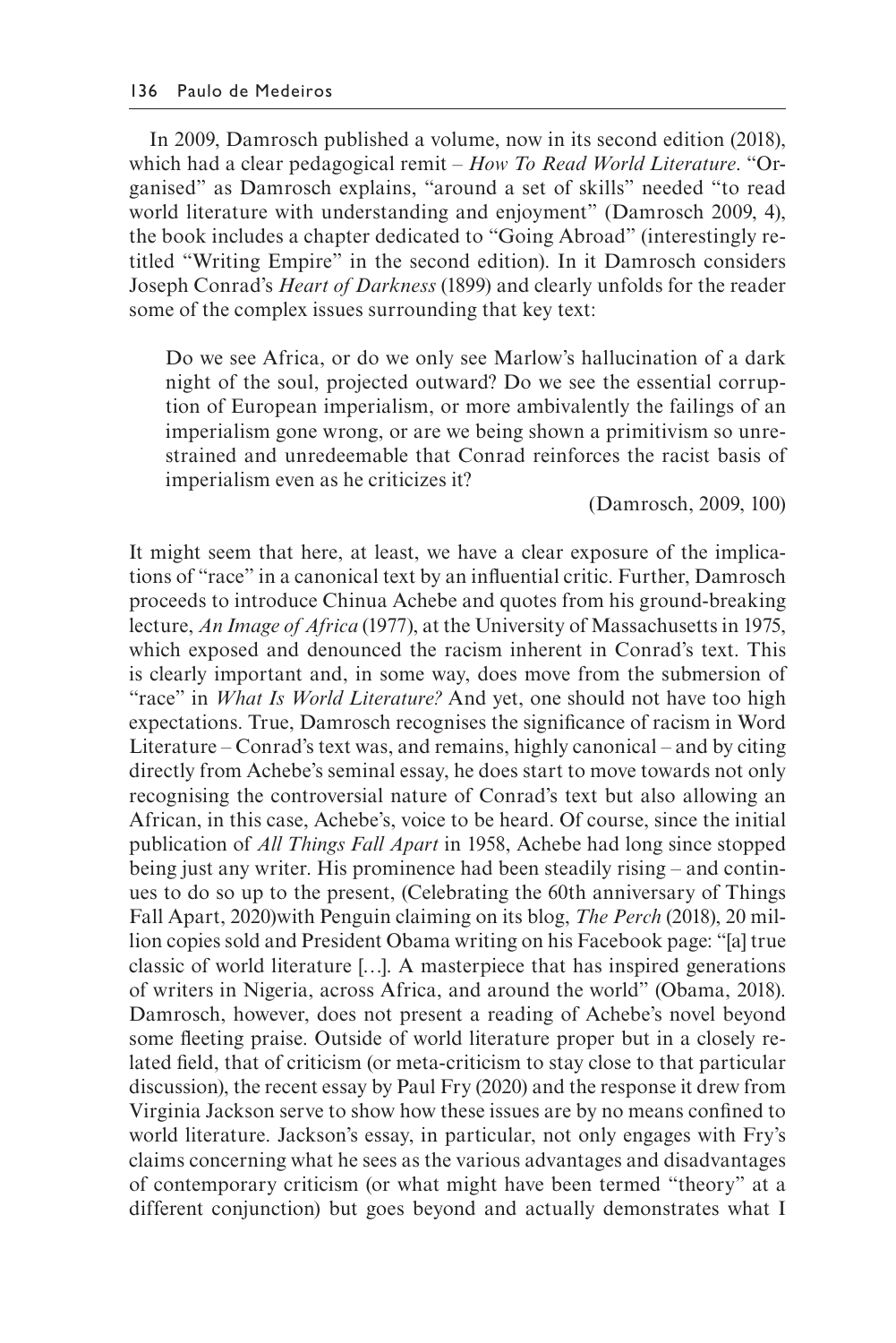think is urgently needed. Jackson does so by referring to a poem, "On Liberty and Slavery" (1828) written by George Moses Horton, a slave, as much more signifcant, even paradigmatic of elements of Romantic poetics, than the one Fry had used in an earlier book on the lyric (1980), Alan Tate's "Ode to the Confederate Dead" (1928). As Jackson makes clear:

In 1828 in North Carolina, Horton was not literalizing the abstraction of apostrophic address, and he was not trying to inhabit an illusion. He was himself the dehumanized human form whose social death lent a spectral animation to the apostrophic fgures of Romantic poetics.

(Jackson, 2020, 308)

In the end one can say, returning to Damrosch and world literature, the interest still lies with *Heart of Darkness* frst, as it would offer a "devastating deconstruction of the imperial enterprise" (Damrosch, 2009, 100). One could say that Damrosch is simply exercising proper scholarly practice, trying to present as balanced a view as possible, clearly recognising the importance of Achebe's criticism, yet noting how complex Conrad's text is. He certainly would not be alone in valuing the work of both authors. Caryl Phillips, for one, has written of his being torn between the two and his conversation with Achebe on the subject. But in the end, Phillips points out, as Achebe had done in 1975, that by attempting to diminish the humanity of Africans, Conrad ultimately disappoints (Phillips, 2003). Rather than wagging an accusatory fnger at Conrad or displacing him, what I am interested in is calling attention to a pernicious and toxic view that still haunts us all today. Reading Conrad as part of world literature today just cannot be the same as reading him at the turn of the nineteenth century – or, in any event, before Achebe. The conclusion to the "Going Global" chapter, however, still reverts to a focus on Conrad's "merits" alone:

England is described as though it were "darkest Africa," and night is falling anew as Marlow tells his tale. Marlow's return from a foreign continent has revealed to him an inextricable mix of civilization and barbarism at the heart of the British Empire.

(Damrosch, 2009, 102)

One can almost hear the waters of the Charles River, echoing those of the Thames, allowing a glimpse of "race" and racism, while still submerging them further.

# **Invisible in plain sight**

Two related questions must be considered at this juncture: one, what if "race" is indeed treated as an element of what has been posited as world literature, but in historical terms only? And two, must one foreground "race" in order to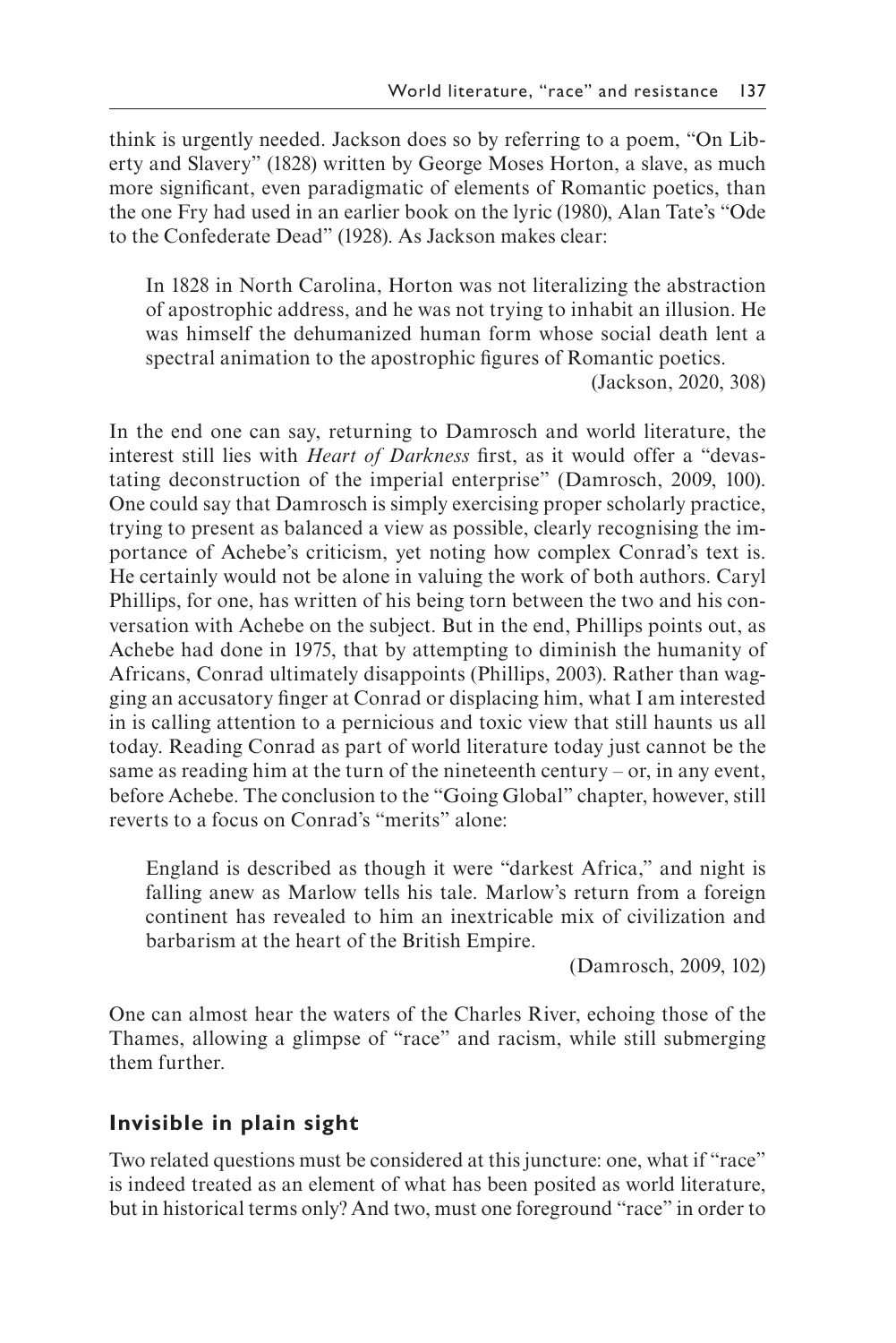avoid submerging it? In order to sketch a provisional answer to the frst query, I want to consider B. Venkat Mani's erudite and wide-ranging study, *Recoding World Literature: Libraries, Print Culture, and Germany's Pact with Books*  (2017). Towards the end of the book Mani makes some brief remarks on Chinua Achebe and on the Heinemann African Writers Series as harbingers of a new kind of world literature, which nonetheless still remained very much focused on certain writers and on the use of English. Mani also goes further to briefy consider the role of translation in Germany and the place of migrant writers in Germany and world literature. These are important though brief remarks, pointing rather to further work still to be done as befts an epilogue. Even if they do not dwell on the issue of "race" they certainly refect on the complexities of conceiving world literature outside the traditional canon of largely Western authors. But from the many contributions the book makes, the one that interests me most at the moment is the extended discussion in the chapter on "The Shadow of Empty Shelves: Two World Wars and the Rise and Fall of World Literature." For in that chapter the focus, to a great extent, is on racial articulations of world literature in the Nazi period:

Much like in Hesse's conception, for the Nazis too (via Langenbucher), world literature appears as the source of understanding the customs, traditions, indeed the intellectual wealth of other nations. But world literature is no longer defned by language; it is now also ethnically and racially defned. It is another source of the Völkerkunde (race studies) that the Nazis so actively promoted.

(Mani, 2017, 160)

There is no dissimulation of "race" in the framing of world literature here. The fact that the book remains grounded in one specifc area, Germany, is not an issue as it does always keep in mind not only what one could designate as transnational concerns, but also is thoroughly informed by a perspective from outside a given area, as Mani informs us at the very beginning, given his upbringing in India, the steady emphasis on migratory and circulation questions and also keeping in mind his own location in American academia. Yet, the fact that when the book does focus on "race," it does so exclusively in relation to Nazi delusions of racial supremacy and does not take into account any others, feels like a missed opportunity. What's more, given the by-now historical nature of the issues discussed, there is a risk, albeit a small one, of thinking that the problems would have gone away, and nothing could be further from the truth as Gilroy has amply shown in *There Ain't no Black in the Union Jack* (1987, especially 114–152). Of course, it is always easy, even facile, to remark on what could have been. Nonetheless, it is perhaps not out of place to imagine that a discussion of the racialised assembly of a canon of great masters in the past could proft from noting how its central features, its dependency on systemic racism, still pertain to today's context.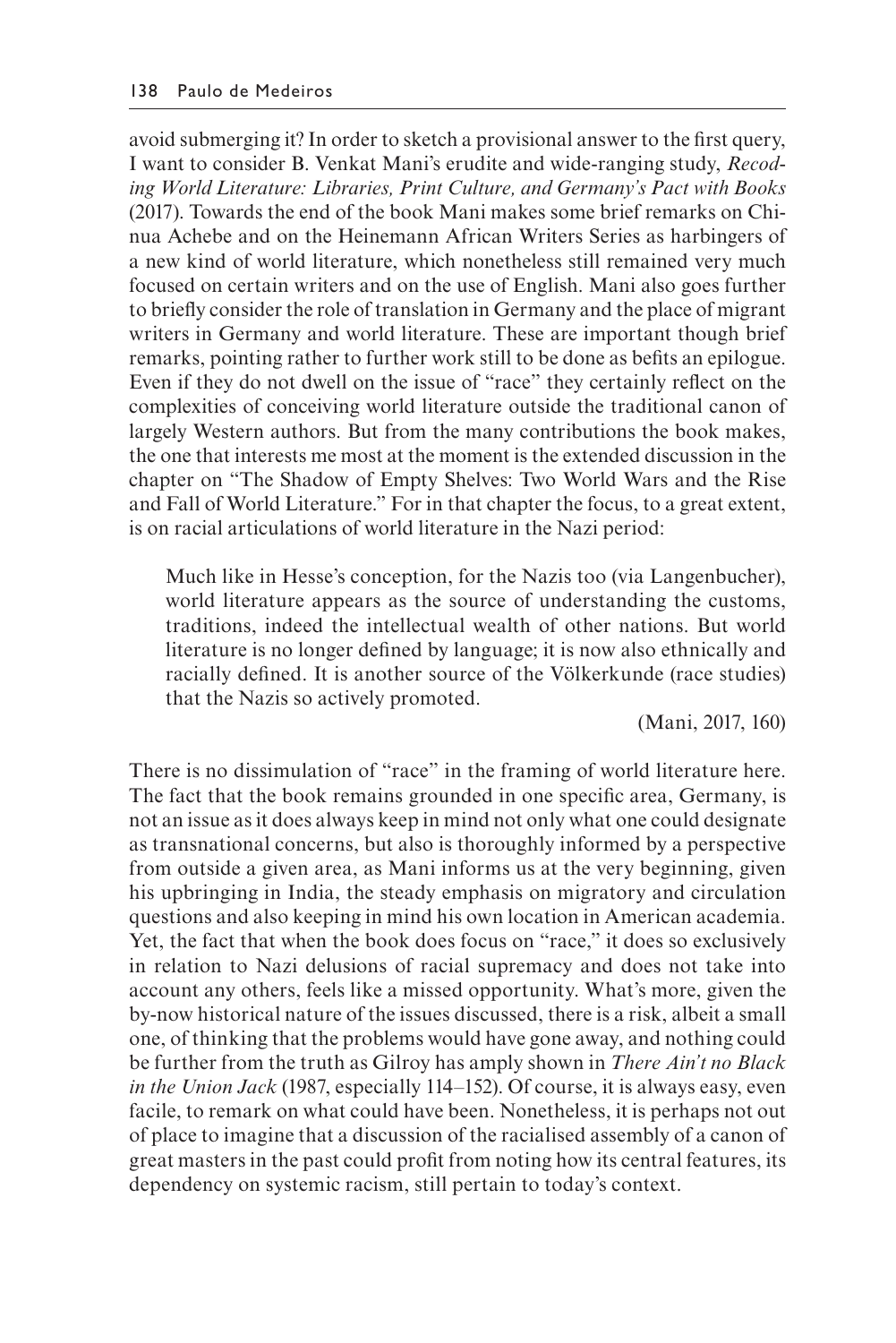It is fne that Mani advances a "multicentric, multidimensional, and multilingual nature of world literature" (Mani, 2017, 246). Yet there is no explicit consideration of it also being "multiracial." Perhaps because of the contorted way in which "race" still gets viewed by many who espouse a liberal point of view. After all, did we not at some point believe that the moment had come when "race" could and should be left behind? That to insist on it would only hamper the possibility for a new future and an expanded form of belonging? Not quite. One of the most eloquent and lucid thinkers on the subject, Gilroy, in *Against Race: Imagining Political Culture Beyond the Color Line* (2000) called for a new emphasis on the human and away from racial divisions, hierarchies and associations. However, reading that book as part of an expression of hope that might be utopian but certainly is needed, never lets us forget, not for a moment, the devastation wreaked by racism and its enduring reality. One of Gilroy's main points, to call attention to the importance of fascism in expanding, developing and maintaining racism, to the importance of keeping us alert to the linkages between past evil and contemporary threats, remains as present today as 20 years ago: "The resurgent power of racist and racializing language, of raciology, is a strong link between the perils of our own dangerous time and the enduring effects of the past horrors that continue to haunt us in Europe" Gilroy, 2000, 93).

#### **Belonging and resistance**

After pre-emptively exposing a series of possible objections to his own views, Stuart Hall, addressing an audience at Harvard University as part of the 1994 W. E. B. Du Bois lectures, stated one of his most important claims, the "scandalous argument" as he called it,

that, socially, historically, and politically, race is a discourse; that it operates like a language, like a sliding signifer; that its signifers reference not genetically established facts but the systems of meaning that have come to be fxed in the classifcations of culture.

(Hall, 2017, 45)

Even if Hall's aim might have been primarily the social and political understanding of how "race" can not only survive in the present as a category, but specifcally as a device to divide people and infict some of the cruellest forms of denial, including the absurd denial of every human being belonging to humanity and its corollary – not only the very denial of life but the active attempts at its extinction – I want to draw on it to probe the way in which world literature as a feld of study can be moved away from this widespread ignorance of "race" as a crucial category to understand any cultural expression. For one, by placing the analysis of "race" decidedly within the realm of the cultural, and by emphasising its discursive quality, Hall not only opens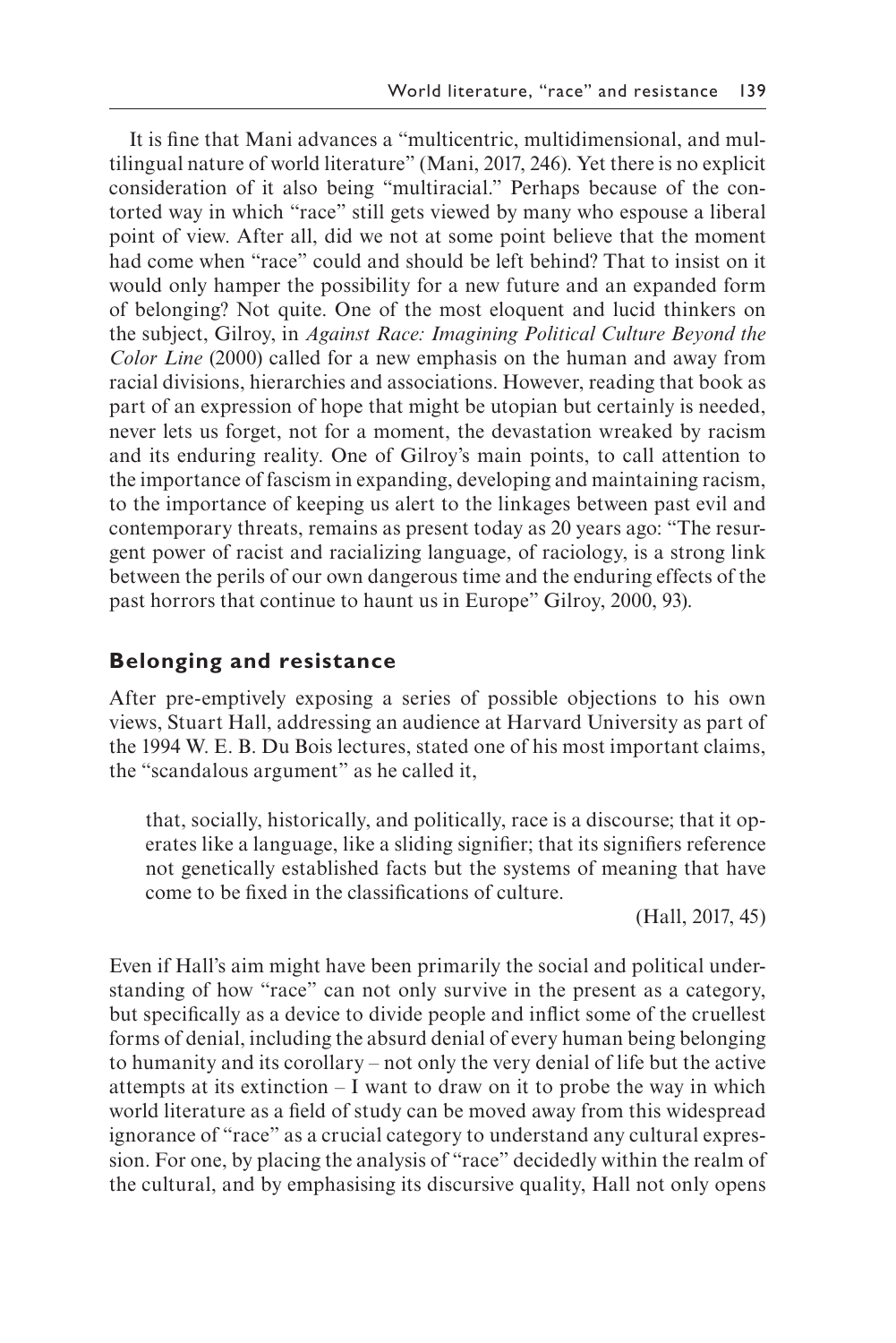up the possibility of applying it to an inquiry into what constitutes world literature, but practically makes it unavoidable. To avoid possible misunderstandings: I am neither proposing yet another theory of world literature nor suggesting that world literature studies should emphasise "race" exclusively or above other categories for analysis.

World literature as a kind of writing, publishing or even just marketing. has always had lofty, cosmopolitan aspirations. The question of "race" needs to always be considered alongside, not in isolation from, the other categories usually privileged in any debate on what properly constitutes world literature. To ignore the centrality of "race" in any conversation around issues such as canonicity, greatness, transnationality reach and infuence, or even, especially so, that vaguest and most problematic of designations, the "universal," is a failure of the imagination. It is also a peculiar form of blindness that sharply reduces the relevance of the feld of world literature in present discussions about the role of the humanities and betrays the utopian design of so vast a feld of culture as *World* Literature.

Before turning to the related questions of belonging and memory, which I hope will help clarify my points, I still want to refer two recent studies of world literature, *Combined and Uneven Development: Towards a New Theory of World Literature*, authored by the Warwick Research Collective (WReC, 2015) and Joel Nickels' *World Literature and the Geographies of Resistance*  (2018).

In a sense, we could think one is a logical following of the other, as both articulate possible alternatives to hitherto established conceptions of world literature. Furthermore, both contain a certain interest in anti-systemic modes of organisation that can lead to forms of resistance, even if they also diverge signifcantly on this. What interests me though, is the way in which both studies do move away from previous and infuential delineations of world literature as a feld, and in doing so do draw attention to questions of "race" and to peripherical works. Yet, neither really posits "race" directly as the category under scrutiny. In *Combined and Uneven Development*, considerations of "race" are inescapable inasmuch as the whole study depends on an application of both Trotsky's elaboration on Uneven and Combined Development – itself also taken up by Franco Moretti and Fredric Jameson, and on reading the periphery. As the WReC notes, This identifcation of unevenness, a staple of Marx's and Lenin's work, is then amplifed in Trotsky's writings of the 1930s, in which, on the basis of his consideration frst of conditions in Russia in 1905 and subsequently of those in China in 1925– 1927, he formulated an elaborated theory of 'uneven and combined development' (WReC, 2015, 10). As such, racism is one of the salient factors of inequality that the book considers, especially when looking at conditions in South African literature. A signifcant difference between the two works, however, is that whereas the WReC's study draws as much on Immanuel Wallerstein's (2004) World-Systems Theory as on Trotsky's considerations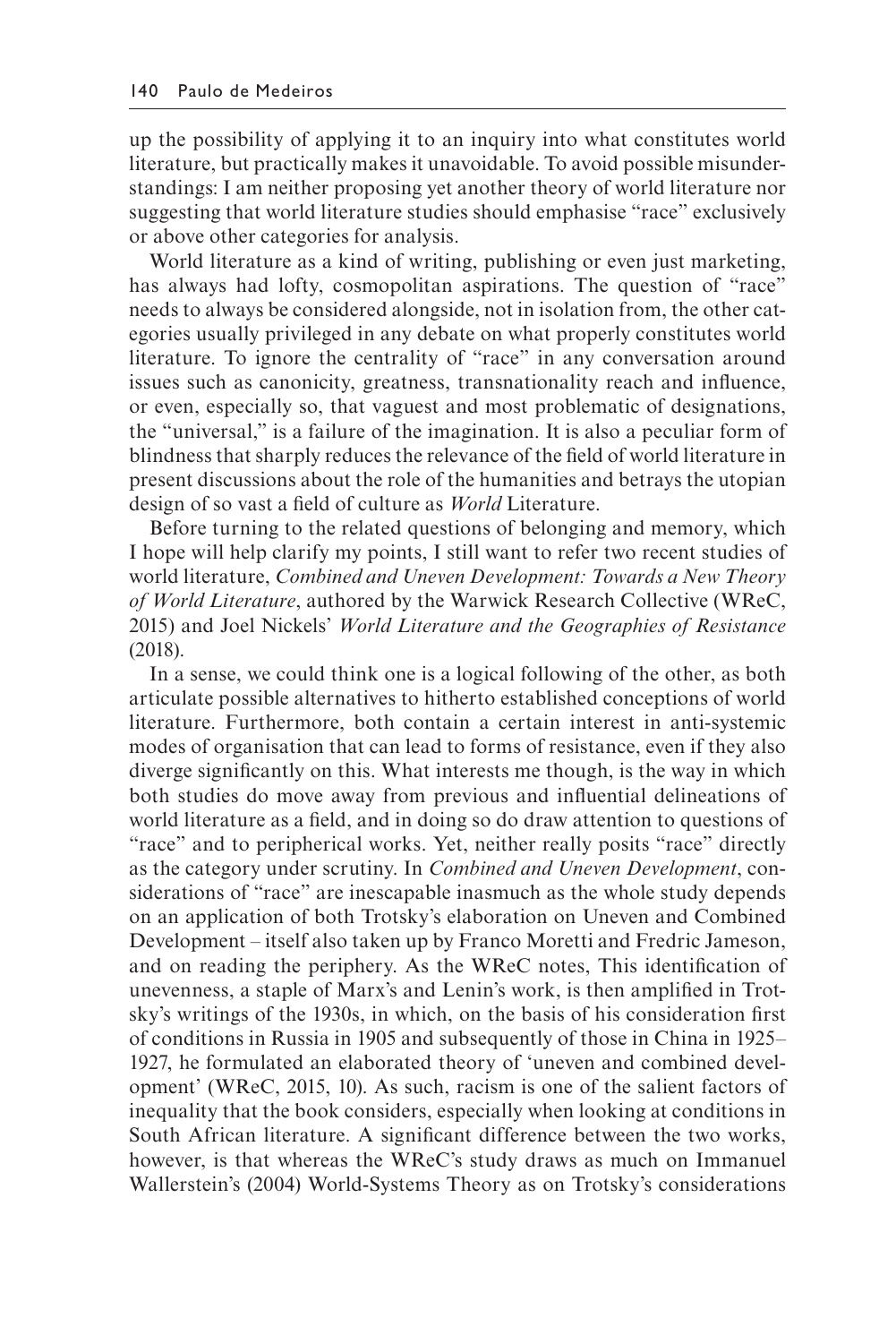and other Marxist perspectives, Nickels' book – though referencing the WReC (and work by David Damrosch, Pascale Casanova, Franco Moretti, Emily Apter and a few others) and paying attention to both peripheral groups as well as to class struggles, as it focuses on strikes – seems to have no use for World-Systems Theory, nor for a materialist approach. Resistance is clearly put together in terms of an anti-colonial struggle, implicitly also as an anti-racist one, but "race" remains elusive and always linked to other elements used by oppressive forces – to some extent capitalism, but above all, the state. The sharp attempt at separating state from non-stage agents, though necessary, rests on less-than-frm ground given the diffusing ways of power as Althusser remarked in his polemic but infuential essay on "Ideology and Ideological State Apparatuses" from 1970 (Althusser, 2001). Besides, doing so without also considering the intrinsic relation between capitalism and systemic racism seems like an odd omission, especially given Nickels' investment in "imagin[ing] the forms of nonstate self- government that could become possible as a consequence of world-systemic shifts that capitalist crisis precipitates" (Nickels, 2018, 249).

The approach to world literature advanced by Nickels has much to commend it and – given its focus on resistance as well as its clear understanding of the importance of considering various movements for liberation either from colonialism or from economic oppression – it certainly shows ways in which world literature might be infected away from sterile notions of canonicity and greatness. In contrast to the proposal made by the WReC, which assumes a decisively materialist perspective, Nickels is still closer to phenomenology in terms of his interpretative toolbox – which admittedly is only one element of many others, ranging from psychoanalysis to sociology (Nickels, 2018, 30). While recognising that the current state of permanent crisis in the world under late-stage capitalism does indeed necessitate a variety of intellectual approaches, I still think that at a certain level one must choose in order to guarantee the intellectual rigour called for. Nickels' conclusion, his variously asserted belief in the capacity of literature to resist what he labels as the "legalized dispossession that goes under the name of globalization" (Nickels 2018, 216) is heartening. In a sense so would be his further conviction that "[t]he 'world' in world literature could then be reimagined – not as a cognate of elite, globalized networks of literary prestige, but as a capacity to project alternatives to neoliberalism's itineraries of social fracture" (Nickels, 2018, 213). Except that, instead of being utopian, it might just be naïvely optimistic. Instead of combating neoliberal forces, the desire to move away from "political elites" and the state could just as well help consistent attacks on various forms of collective organisation at the core of the neoliberal movement. Or, more probably, be engulfed in the vortex of a generalised attack on the very foundations of democracy as a result of their weakening by neoliberalism, something that might not even be so much in the future as already well under way.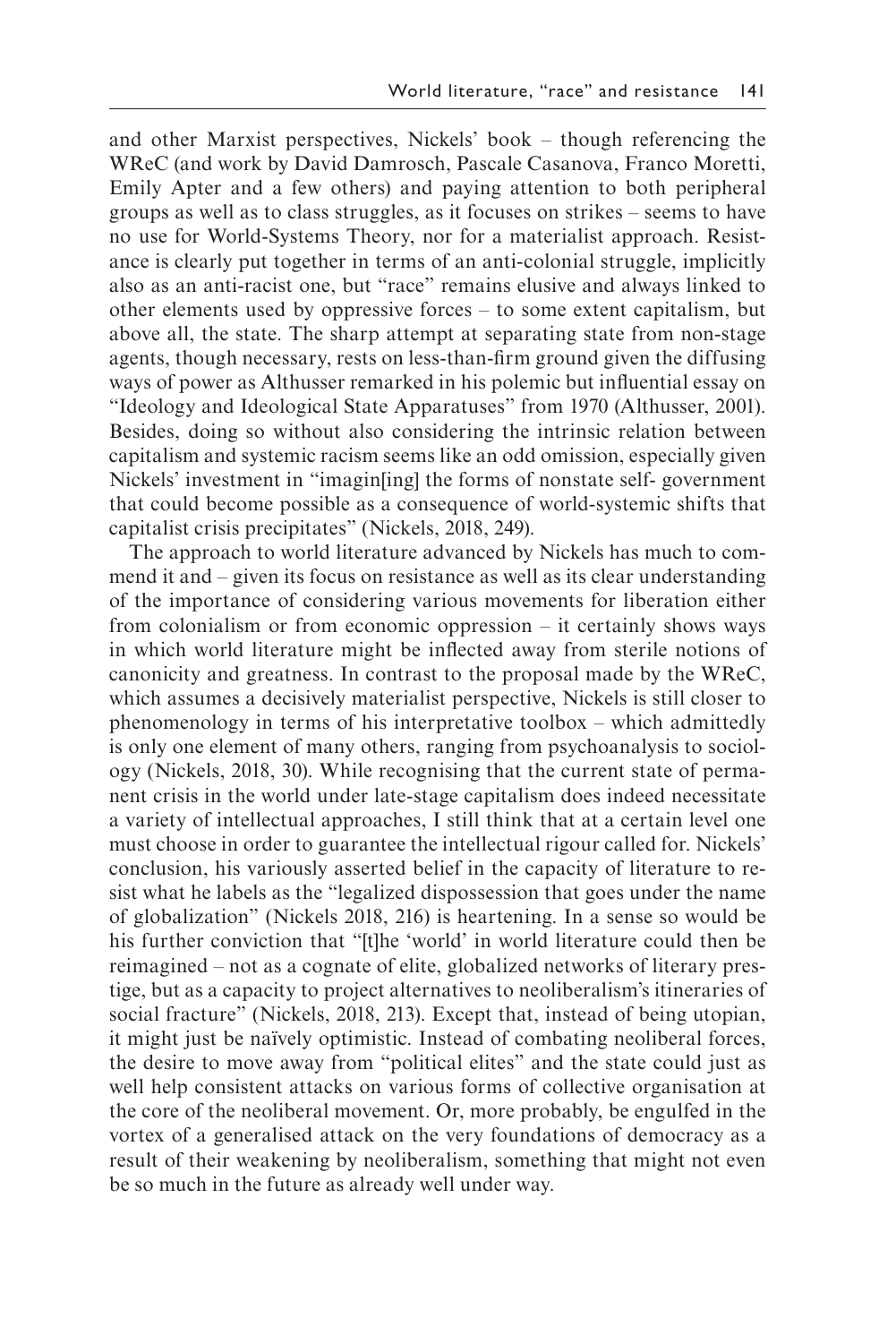In her recent *In the Ruins of Neoliberalism*, Wendy Brown notes how successive crises, combined with "enduring racism," have wreaked havoc within Western societies:

Thus, liberal political agendas, neoliberal economic agendas, and cosmopolitan cultural agendas generated a growing experience of abandonment, betrayal, and ultimately rage on the part of the new dispossessed, the white working- class and middle- class populations of the First and Second World.

(Brown, 2019, 3)

Yet, what Brown suggests is happening is not an increase in liberal forces, but rather their demise, as it theorises "how neoliberal rationality prepared the ground for the mobilisation and legitimacy of ferocious antidemocratic forces in the second decade of the twenty-frst century" (Brown, 2019, 7). Speaking of "social fracture" in the present, one must always consider what has been referred to as the "colonial fracture," something various thinkers had posited and found a kind of crystallisation in the apt phrase of Pascal Blanchard, Nicolas Blancel and Sandrine Lemaire (*La fracture coloniale*, 2006). Discussing modernity in *The Black Atlantic*, Gilroy had exposed precisely how the rupture that ushers in modernity is predicated on slavery and colonialism (Gilroy, 1988, 55). This is something I will return to, but frst I would like to still take a few more moments to look at belonging and resistance. For one, there is the resistance to allow for a more inclusive, more diversifed notion of belonging that even as it seemed to ebb away has returned in full force. Stuart Hall, in 1994, had already drawn attention to a resurgence of racism and nationalism across Europe:

Confronted by the openly racist turn in Germany, Italy, and France, the British are wont to be smoothly complacent. Nevertheless, the particular forms of cultural racism that have grown up in the United Kingdom under the shadow of Thatcherism have once again brought together into a single discourse questions of race, ethnicity, and cultural difference, which now condense with questions of nation, imperial decline, and cultural belonging.

(Hall, 2017, 153)

Even if that is not at all the kind of resistance that I have in mind, it cannot ever be left out of sight nor can it be underestimated because it might hide under a veneer of sociability, only to return ever more violently when times seem to allow for it to show itself openly, as is the case in our present, driven by a politics of fear. Precisely because belonging is such a crucial element for any human being's self-defnition, it always was, and remains, highly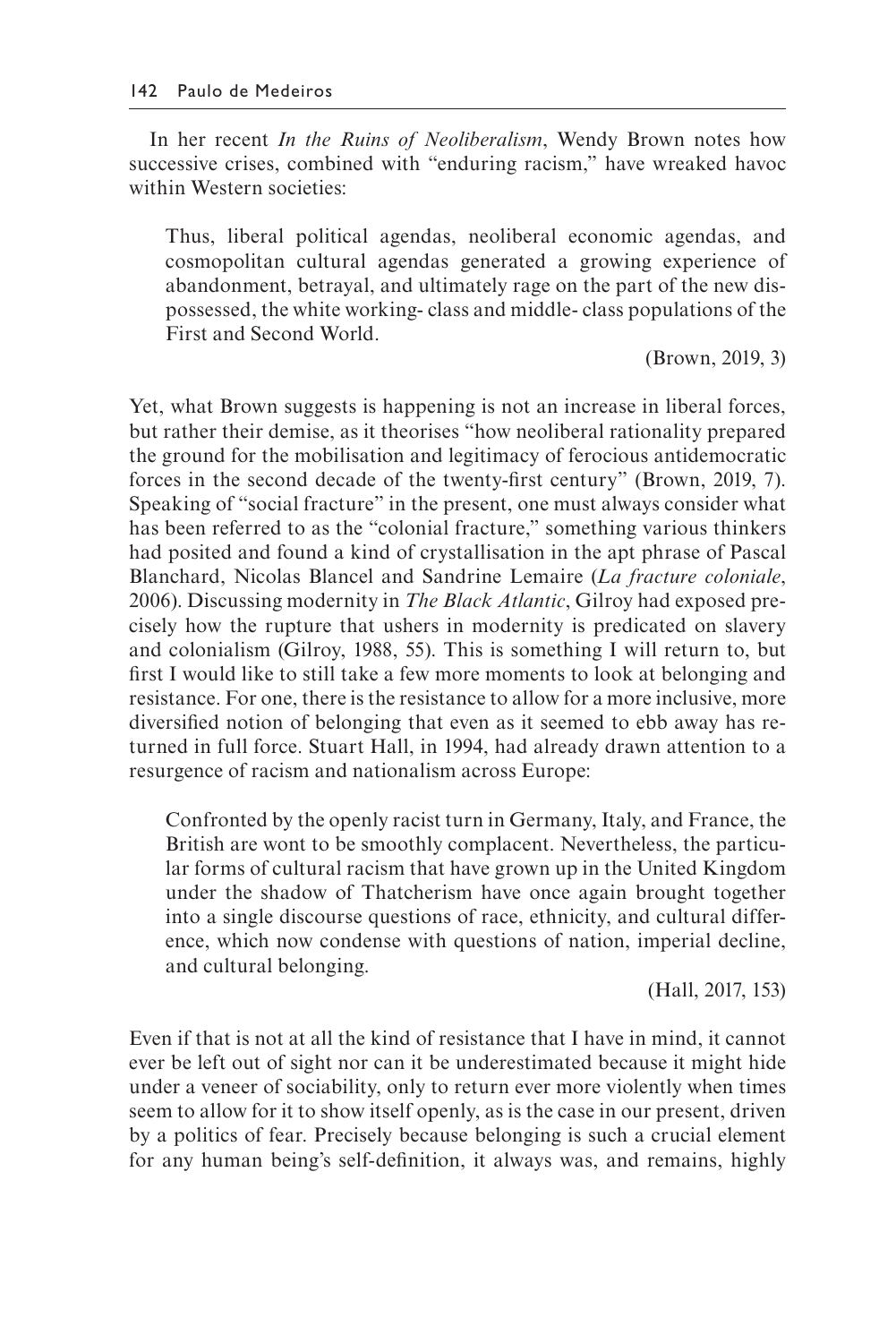contested. Even at a very basic level, one can see that world literature provides a privileged, perhaps optimal, ground to play out questions of belonging, with all of their permutations in terms of factors like race, class, gender and others. If it is simply not possible to conceive of an individual without reference to a collective social and political body, exclusion, the denial of belonging, even when not absolute, exists in a form of annihilation. To resist that and other forms of annihilation must be recognised as our duty, not just out of any sense of morality, ethics, or justice, but because everyone's humanity depends on it.

#### **"Re-Memory" and voicing the "Unspeakable"**

The opening of Toni Morrison's *Beloved* stands as one of the most remarkable of any work of literature: "124 was spiteful. Full of a baby's venom. The women in the house knew it and so did the children" (Morrison, 1987, 2004, 3). Like Herman Melville's also well-known opening to *Moby Dick*, "Call Me Ishmael," it unmistakably sets the tone in a way that is commanding and full of dread, except that Morrison's is even much more charged. Readers approaching the text for the frst time have no way of knowing that 124 is a house, a haunted house to be more precise, and yet by the end of the frst page the reader cannot avoid the realisation that there is a hidden, unspeakable violence that will not go away and that must be confronted, no matter how hard that will be. Much has already been written on Toni Morrison and on *Beloved* in particular and here I would only briefy refer to the author's own comments in the foreword:

The fgure most central to the story would have to be her, the murdered, not the murderer, the one who lost everything and had no say in any of it. She could not linger outside; she would have to enter the house. A real house, not a cabin. One with an address, one where former slaves lived on their own. There would be no lobby into this house, and there would be no "introduction" into it or into the novel. I wanted the reader to be kidnapped, thrown ruthlessly into an alien environment as the frst step into a shared experience with the book's population—just as the characters were snatched from one place to another, from any place to any other, without preparation or defense.

(Morrison, 2004, xviii)

Even if Morrison had written nothing else, that novel alone would have merited her the Nobel Prize and much more. Its indelible and pivotal mark on world literature, however, must be considered in tandem with its emancipatory potential, allowing an entire nation – and, crucially, beyond any one polity or any one country – to refect critically on itself, its past and what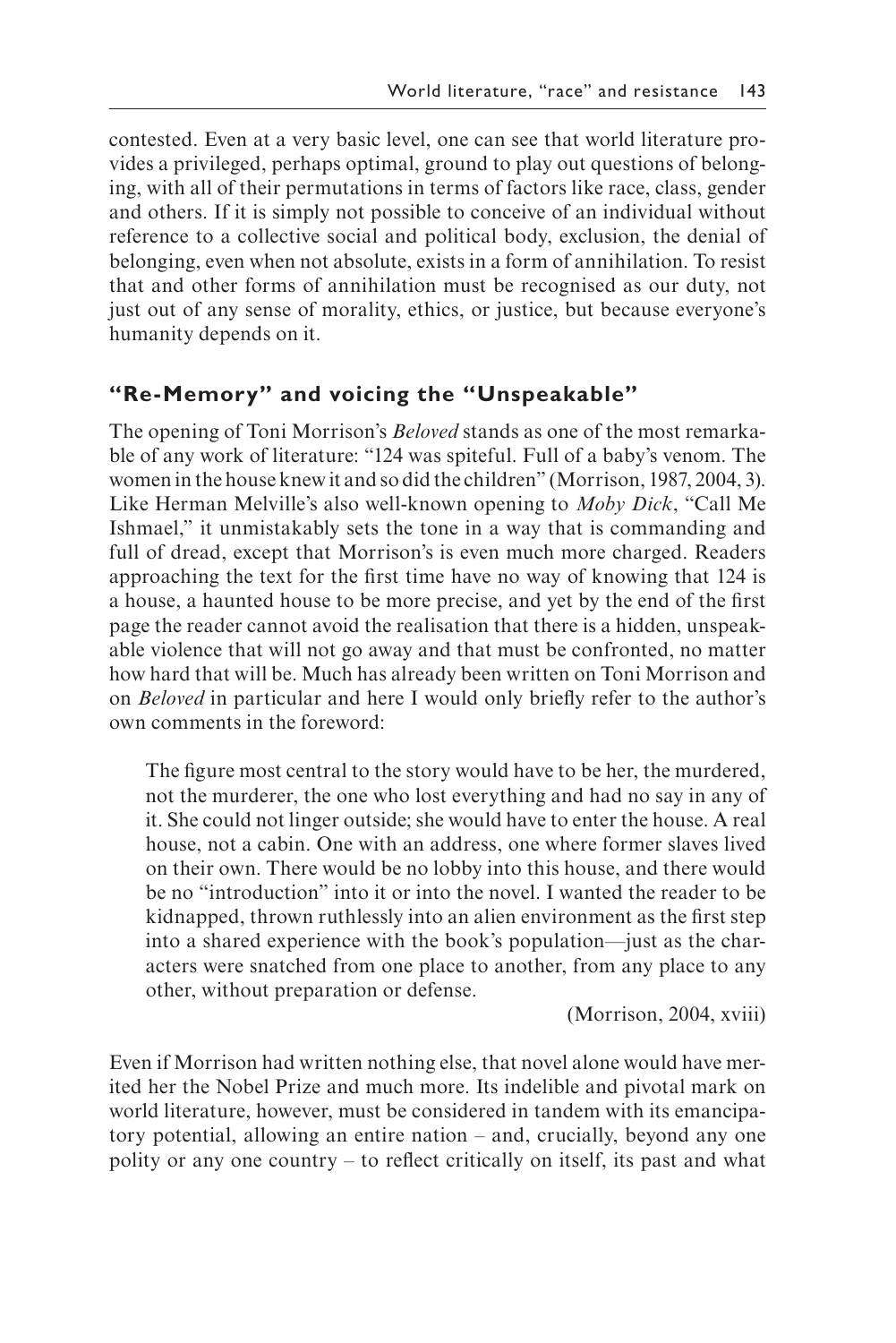must be done in the present to shape a different future. Like so much of her work, a central issue concerns the dialectic of remembering and forgetting. "Re-memory" is Morrison's own way to call attention for the intricacies of memory, its problematic yet inescapable relation to history as well as to forgetting:

It was in *Beloved* […] that all of these matters coalesced for me in new and major ways. History versus memory, and memory versus memorylessness. Rememory as in recollecting and remembering as in reassembling the members of the body, the family, the population of the past. And it was the struggle, the pitched battle between remembering and forgetting, that became the device of the narrative.

(Morrison, 2019b, 324)

*Beloved* is an especially apt text to consider in a reconceptualising of a world literature that is neither blind to "race" nor silences further the voices of those who have been always silenced; that neither forgets about "race," nor makes it the text's sole concern. Indeed, *Beloved* is about so much more than race, even as it does centre on the abomination of slavery. All of this, and perhaps more, can be seen in extremely concise form, as stark and seductive as it is sharp, lacerating and haunting, in Morrison's *A Mercy* from 2008. Many of the concerns of *Beloved* resurface here, except somehow even more raw and more refned at the same time. The fgure of Florens is as dangerous and haunting as that of Beloved even if one kills her lover, the Blacksmith, and the other is killed by Sethe, her mother. For, in both characters, Morrison explores an extreme deficit of belonging even when brought about by an excess of belonging. Excessive belonging, whether real or imagined, natural or perverted, is what both constitutes and undoes the two characters. If this appears to be a paradox it is because behind it stands the twisted logic of "race" and slavery. Schoolteacher, who had debased Sethe to the point of almost complete dehumanisation in his pursuit of "science," insists on recovering his "property," the woman and children who "belong" to him, after Sethe had managed to fee "Sweet Home" with her children. It is in order to free the children from that perverted "belonging to" that Sethe kills Beloved before she is prevented from also killing the others. 124, the house on Bluestone Road where Sethe is fnally allowed to live afterwards, is thus home, yet it is also always irrefutably different, other, haunted, foreign – a marker of displacement and horror that both shelters and consumes, or expels, those within it. Much more can be said on this and, indeed, the subject of "home" has been variously analysed as it forms a key concern of all of Morrison's works and the house Jacob Vaark has built for himself, and on which he will die before it is completed, is an equally important allegory. However, I would like, rather, to direct focus to something else in *A Mercy* and that is the very questioning of "race" that Morrison centres in that novel.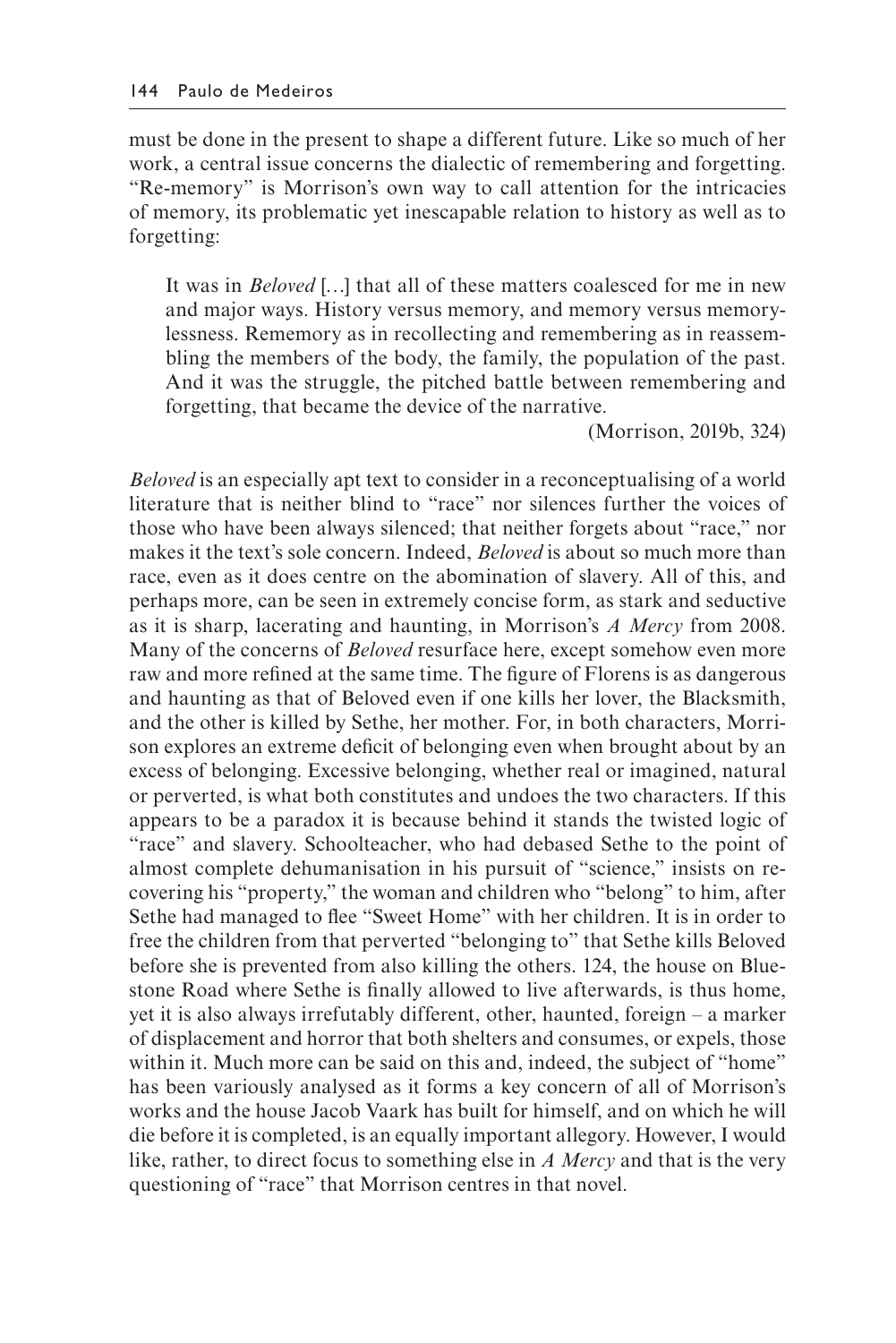By imagining a period in colonial America in which the notion of "nation" was still fuid and divided between conficting allegiances, and, more importantly, "race" was not yet the one defning element in the hierarchy of oppression and expropriation of labour, Morrison provides a radical way to question our own seemingly entrenched notions of belonging. Morrison is neither naïve nor is she indulging in utopian dreams when she does so. Jacob Vaark had assembled an alternative community, a kind of family, on his property: "A goodhearted couple (parents), and three female servants (sisters, say) and them [Willard and Scully, the two indentured male workers] helpful sons. Each member dependent on them, none cruel, all kind" (Morrison, 2008, 144). Yet, this abnormal estate that defed and resisted the conventions of slavery (though still built on capital) is short lived, and as soon as Vaark dies, it will be set back within more conventional norms as Scully and Willard predict the impending remarriage of Vaark's widow to someone from the village: "Willard closed one eye. 'The village will provide.' He coughed up a laugh recalling the friendliness of the deacon" (Morrison, 2008, 146). The group of people assembled in the Vaark household are a motley group in all senses of the term: Jacob, an Anglo-Dutch trader, farmer and lender; his wife Rebbeka, born in England and sold in marriage to him by her father; and Lina, Sorrow and Florens, the three women who have Jacob as master. One quality that unites them is having been orphaned, even though some clearly suffered more than others. But even Jacob's fortune is shown as completely contingent, an inheritance from a dead relative in New England. And to these one must add the Blacksmith, a Black free man, who is both highly skilled and an artist. Within this household, sometimes seemingly closer to a commune, the various characters articulate forms of belonging that, however tenuous, ephemeral and even fuid they may be, are offered as an antidote to their previous forms of dispossession. When Sorrow becomes a mother after several unsuccessful pregnancies, she literalises this new form of belonging by renaming herself "Complete," thereby annulling the name that had been imposed on her as a refection of her previous condition. Similarly, by writing this novel Morrison takes further her project of re-membering, of re-assembling the various bodies and body parts fractured by slavery, "race" and other kinds of oppression. And that too is a form of resistance.

The characters in the Vaark household share one other characteristic in conjunction with their orphanhood: the fact that they all have been displaced. And this, I would suggest, is something that Morrison posits, if not as a condition of modernity, certainly as one of its consequences, one that reaches all the way to the present. Modernity, in this sense then, would be not so much the product of Enlightenment ideals – which it also is – as much as the unfolding of capitalism and its reliance on the constant mass migration of people, whether literally enslaved or in an attempt to escape their miserable conditions of life. In 2006, following an invitation from the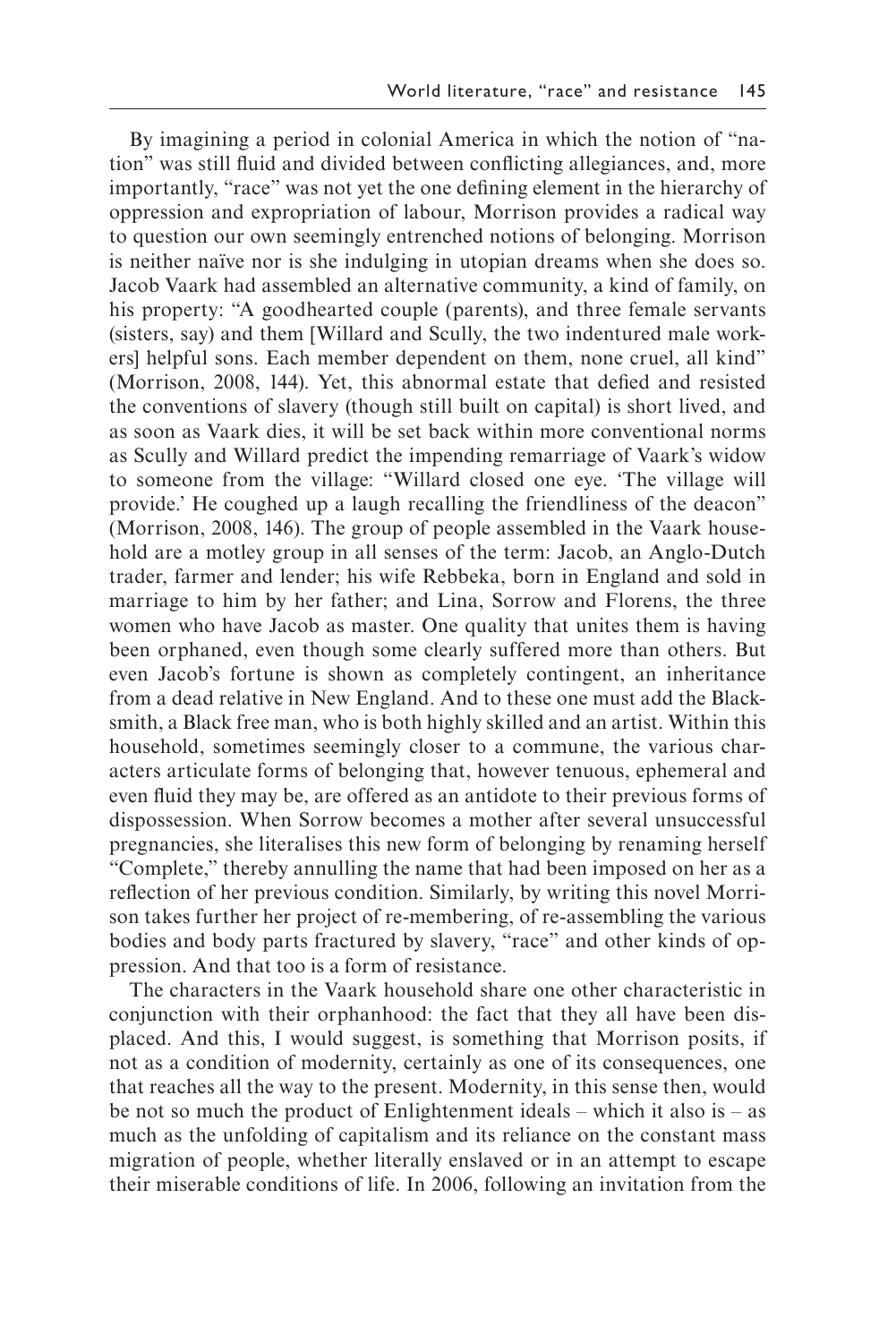Louvre, Morrison curated an exhibition and participated in a series of lectures, events and performances under the project heading of "The Foreigner's Home." In her initial lecture, Morrison highlights the importance of displacement to understanding our present condition, and how it affects us all, even if in varying ways:

Excluding the height of the slave trade in the nineteenth century, the mass movement of peoples in the latter half of the twentieth century and the beginning of the twenty-first is greater now than it has ever been. It is a movement of workers, intellectuals, refugees, armies crossing oceans, continents, immigrants through custom offices and hidden routes, speaking multiple languages of trade, of political intervention, of persecution, exile, violence, and poverty.

(Morrison, 2019a, 5)

This is a subject that Stuart Hall also focused on as part of the third Du Bois lecture: "Diasporas are composed of cultural formations which cut across and interrupt the settled contours of race, ethnos, and nation" (Hall, 2017, 172). As Hall notes, this effectively means that displacement cuts through what were established pillars for belonging, with dire consequences. Yet, instead of just examining all the negativity of a globalisation still predicated on radical inequality, like Morrison, Hall reverts to a kind of imagination: as with any crisis, massive global displacements not only create millions of "homeless" people whose desire and need for belonging becomes severely hampered, curtailed and denied, but it also opens up the possibility of multiple belongings. Hall then starts by mentioning a passage in an article of his that had appeared just one year earlier, in 1993, from which I cite at somewhat greater length: The new "hybrids," the product of global displacements, "are not and will never be unified culturally in the old sense, because they are inevitably the products of several interlocking histories and cultures, belonging at the same time to several 'homes' – and thus to no one particular home" Hall, 1993, 362).

Writing in the summer of 2020, I am more than aware that this may well not only sound, but be, utopian. The escalation of civil conflict, the naked grab for power that no longer even deems it necessary to dissimulate, the threats to the rule of law in some of the most established democracies and the shameless imperial nostalgia that thinks itself presentable, could make one despair of any possibility for a renewed, more inclusive notion of belonging. And yet, 2020 has also shown the resolve of people to face oppression openly, with renewed courage and a new kind of solidarity that does cut through some of the older divisions, be it on the streets of Portland, Oregon, the various marches for Black Lives Matter throughout the USA and Europe or among the hundreds of thousands of dissidents in Minsk and Hong Kong.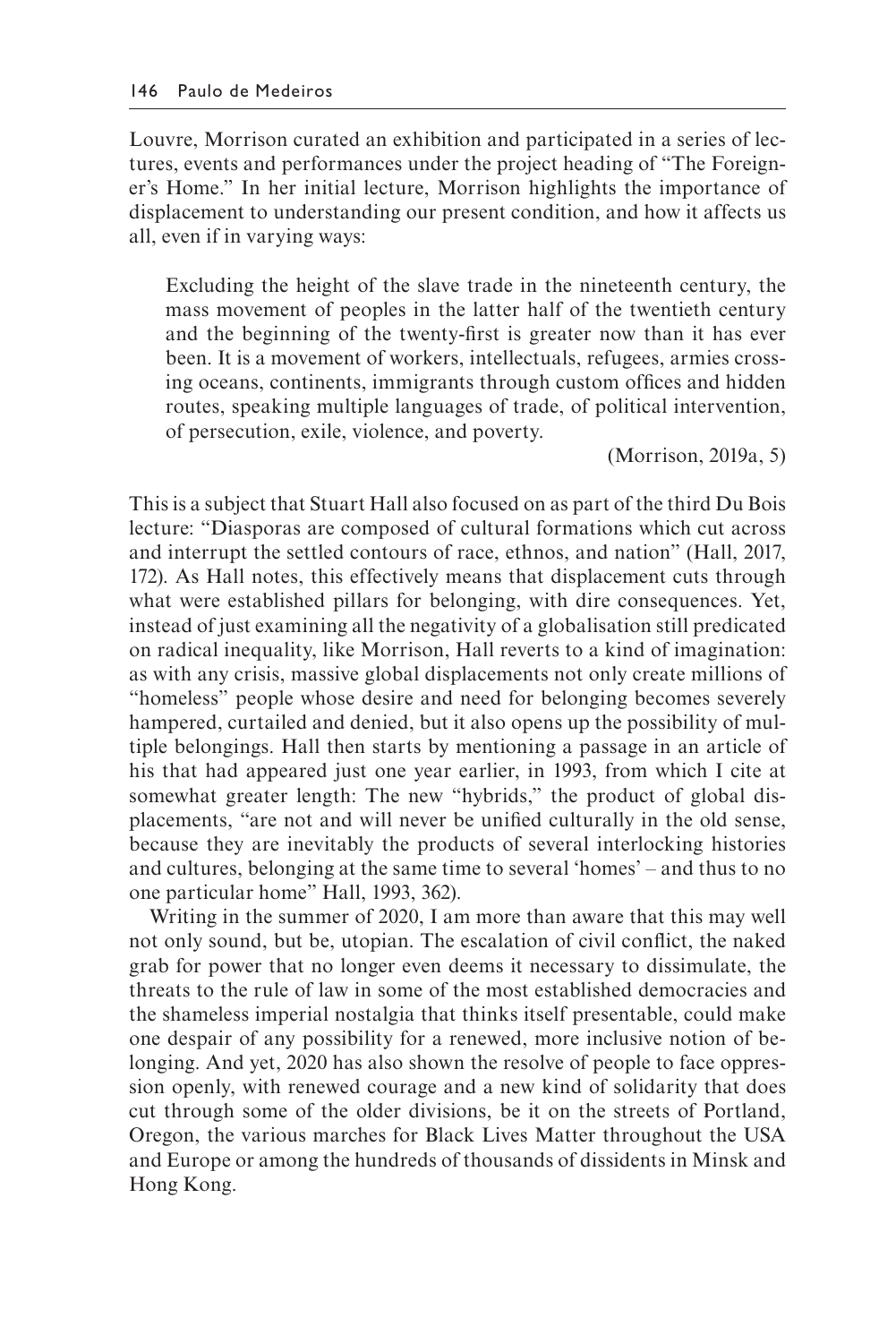In the conclusion of his Tanner Lectures, Paul Gilroy noted the urgency of our present, while sounding a call to resist: "The humanities can no longer be content with complacent antihumanist refexes born from old conficts. As the ice melts, the waters rise, and the death dealing drones move silently overhead, it is time for us to be far bolder" (Gilroy, 2014, 74). The task that Hall formulates as his conclusion to the Du Bois lectures is one that remains as valid today as it was then. It is one that has, if anything, gained added urgency with the return of the bloody ghosts of nationalism and a resurfacing of racism allied with all kinds of resentments made perhaps even more virulent because of it having itself moved on to the terrain of culture. It is a task that I think should be applied to the work to be done in world literature, if we are serious about actually doing something that matters instead of simply indulging our intellectual privilege. As Hall says then:

The question is not who we are but who we can become. The task of theory in relation to the new cultural politics of difference is not to think as we always did, keeping the faith by trying to hold the terrain together through an act of compulsive will, but to learn to think differently.

(Hall, 2017, 174)

Thinking differently, recognising the profound damage wrought by racism and other causes of the profound inequality that limits all of our potential to be human and free, and extolling the capacity for literature to helps us in the never ending process of becoming and belonging, is certainly not a new theory of world literature, but could, or should, be one of its main tasks.

# **Acknowledgements**

This essay was prepared partially for project MEMOIRS – Children of Empires and European Postmemories, funded by the European Research Council (ERC) under the European Union's Horizon 2020 research and innovation programme (grant agreement no. 648624).

## **References**

- Achebe, Chinua. 1977. 'An Image of Africa: Racism in Conrad's *Heart of Darkness*.' *The Massachusetts Review* 18.4: 782–794.
- Althusser, Louis. 1971. 'Ideology and Ideological State Apparatuses (Notes Towards an Investigation).' *Lenin and Philosophy and Other Essays*. Transl. by Ben Brewster. New York and London: Monthly Review Press, 127–186.
- Blanchard, Pascal, Nicolas Blancel, and Sandrine Lemaire. 2006. *La fracture colonial. La société française au prisme de l'héritage colonial*. Paris: La Découverte, 2006.
- Brown, Wendy. 2019. *In the Ruins of Neoliberalism: The Rise of Antidemocratic Politics in the West*. New York: Columbia University Press.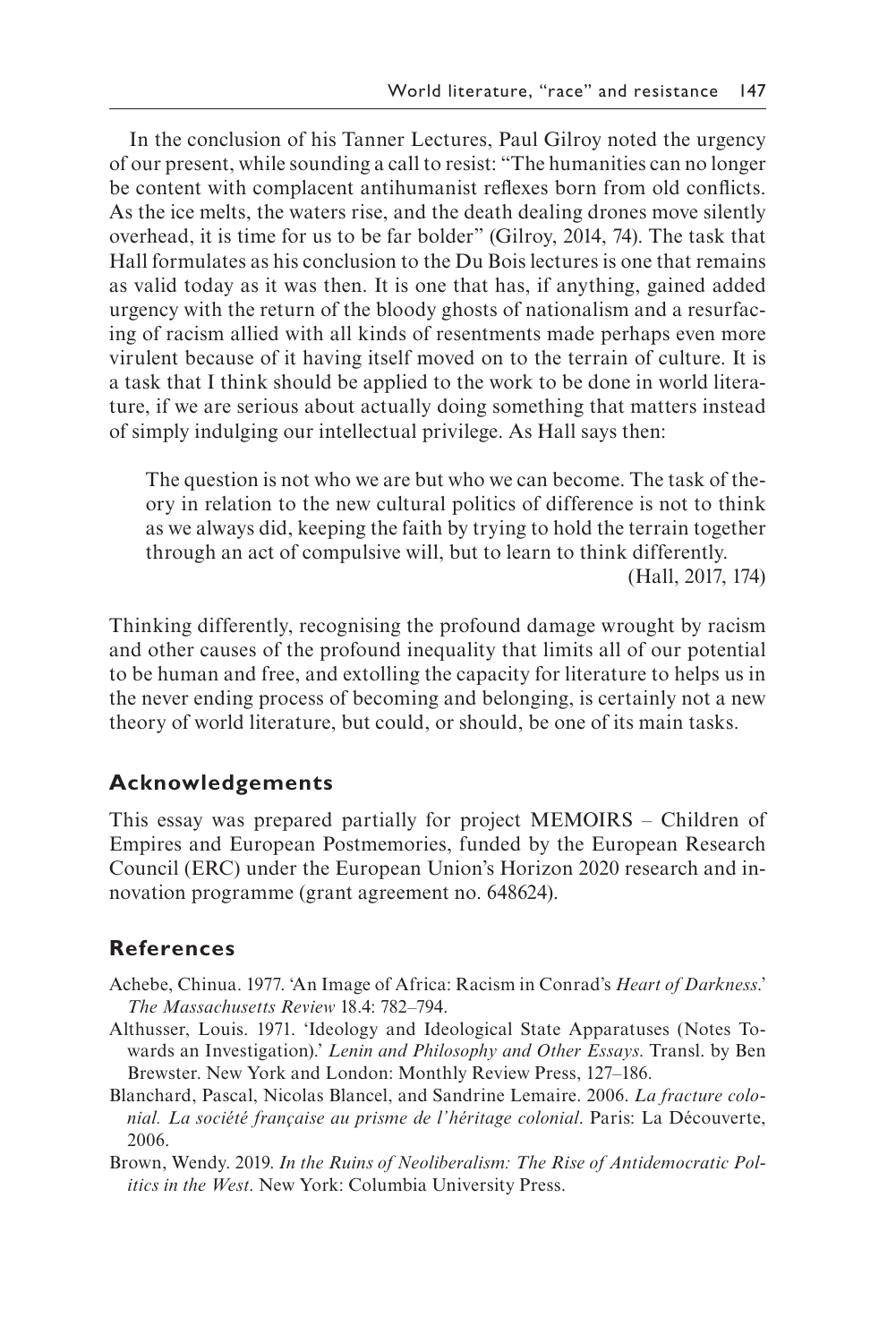- Canby, Peter. 1999. 'The Truth about Rigoberta Menchú.' *The New York Review of Books*. 8 April, XLVI (16): 28–33.
- 'Celebrating the 60th anniversary of Things Fall Apart.' *The Perch. Random House Blog*. 31 January 2018. [https://www.penguinrandomhouse.com/blog/2018/01/31/](https://www.penguinrandomhouse.com)  [celebrating-the-60th-anniversary-of-things-fall-apart.](https://www.penguinrandomhouse.com) Accessed 14 September 2020.
- Conrad, Joseph. 2008. *Heart of Darkness*. [1899]. In *Heart of Darkness and Other Tales*. Ed. by Cedric Watts. Oxford: Oxford University Press.
- Damrosch, David. 2003. *What Is World Literature?* Princeton: Princeton University Press.
- Damrosch, David. 2019. *How to Read World Literature*. Walden, MA and Oxford: Wiley-Blackwell.
- Fry, Paul H. 1980. *The Poet's Calling in the English Ode*. New Haven, CT: Yale University Press.
- Fry, Paul H. 2020. 'The New Metacriticisms and the Fate of Interpretation.' *Modern Language Quarterly* 81(3): 267–287.
- Gilroy, Paul. 1987. *'There Ain't No Black in the Union Jack.' The Cultural Politics of Race and Nation*. London: Hutchinson.
- Gilroy, Paul. 2000. Against Race: *Imagining Political Culture Beyond the Color Line*. Cambridge, MA: Belknap Press of Harvard University Press.
- Gilroy, Paul. 2014. Lecture I: Suffering and Infrahumanity. Lecture II: Humanities and a New Humanism. *The Tanner Lectures on Human Values*. Yale University 21 February 2014. [https://tannerlectures.utah.edu/Gilroy%20manuscript%20PDF.](https://tannerlectures.utah.edu)  [pdf. A](https://tannerlectures.utah.edu)ccessed 14 September 2020.
- Goldberg, David T. 2015. *Are We All Postracial Yet?* Cambridge and Malden, MA: Polity Press.
- Hall, Stuart. 1993. 'Culture, Community, Nation.' *Cultural Studies* 7(3): 349–363.
- Hall, Stuart. 2017. *The Fateful Triangle. Race, Ethnicity, Nation*. Cambridge, MA.: Harvard University Press.
- Jackson, Virginia. 2020. 'Historical Poetics and the Dream of Interpretation: A Response to Paul Fry.' *Modern Language Quarterly* 81(3): 289–318.
- Lorde, Audre. 2000. 'Echoes,' in *The Marvelous Arithmetics of Distance* [1993] in *The Collected Poems of Audre Lorde*. New York and London: W. W. Norton & Company, 427.
- Mani, B. Venkat. 2017. *Recoding World Literature: Libraries, Print Culture, and Germany's Pact with Books*. New York: Fordham University Press.
- Menchú, Rigoberta. 1984. *I, Rigoberta Menchú. An Indian Woman in Guatemala*. Ed. by Elisabeth Burgos. Transl. by Ann Wright. London: Verso.
- Moretti, Franco. 2000. 'Conjectures on World Literature.' *New Left Review* 1: 54–68.
- Moretti, Franco. 2003. 'More Conjectures.' *New Left Review* 20: 73–81.
- Morrison, Toni. 1987. *Beloved*. New York: Vintage. 2nd Ed., 2004.
- Morrison, Toni. 1988. "Unspeakable Things Unspoken: The Afro-American Presence in American Literature." The Tanner Lectures on Human Values. Delivered at the University of Michigan, 7 October 1988. [https://tannerlectures.utah.edu/\\_](https://tannerlectures.utah.edu)  [documents/a-to-z/m/morrison90.pdf. A](https://tannerlectures.utah.edu)ccessed 14 September 2020.
- Morrison, Toni. 2008. *A Mercy*. New York and Toronto: Alfred A. Knopf.